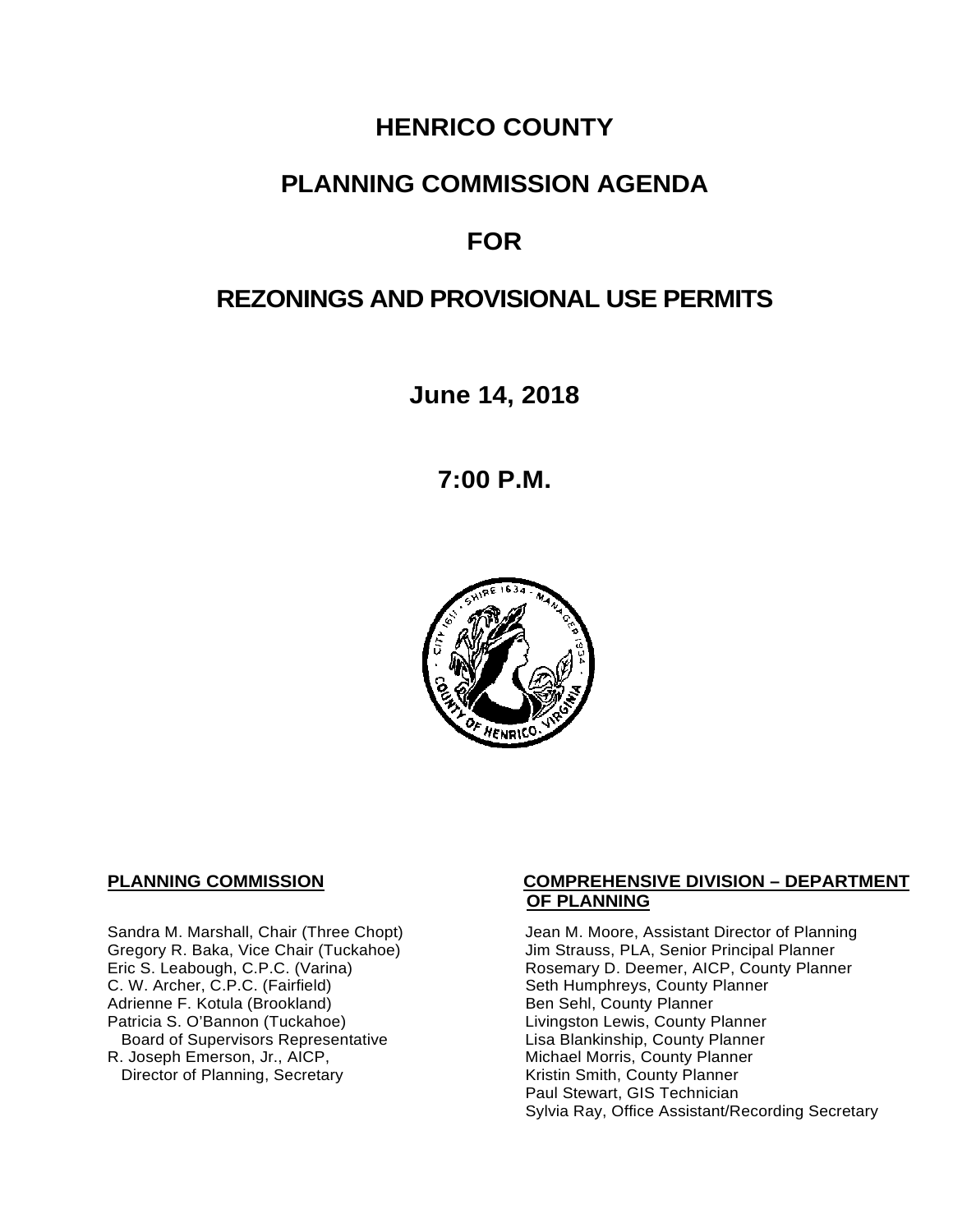#### **PLANNING COMMISSION REZONING MEETING FINAL AGENDA JUNE 14, 2018**

**BEGINNING AT 7:00 P.M.**

**WELCOME:**

**PLEDGE OF ALLEGIANCE:**

**RECOGNITION OF NEWS MEDIA:**

**CALL TO ORDER:**

**REQUESTS FOR WITHDRAWALS AND DEFERRALS: (0); (5)**

**REQUESTS FOR EXPEDITED ITEMS: (0)**

**CASES TO BE HEARD: (2)**

#### **THREE CHOPT:**

**REZ2018-00026 Andrew M. Condlin for McGeorge Financial 8225, LLC and Waco Street, LLC:** Request to conditionally rezone from R-3 One-Family Residence District and O-2 Office District to B-3C Business District (Conditional) Parcels 761-754-2327, 761-754-2436, 761-754-2518 and 761-754-3722 containing 1.784 acres located at the northeast intersection of N. Parham and Skipwith Roads. The applicant proposes an automobile storage lot and services. The uses will be controlled by zoning ordinance regulations and proffered conditions. The 2026 Comprehensive Plan recommends Office. **Staff – Seth Humphreys**

**Recommended for Approval**

#### **TUCKAHOE:**

None.

# **BROOKLAND:**

**Staples Mill Investments, LLC:** Request to conditionally rezone from A-1 Agricultural District to R-5AC General Residence District (Conditional) Parcel 756-761-2574 containing 9.85 acres located on the north line of Hungary Road approximately 240' west of its intersection with Fairlake Lane. The applicant proposes detached dwellings with zero lot lines. The use will be controlled by zoning ordinance regulations and proffered conditions. The 2026 Comprehensive Plan recommends Suburban Residential 2, density should not exceed 3.4 units per acre and Environmental Protection Area. **Staff – Ben Sehl**

**Recommended for Approval**

**June 15, 2018**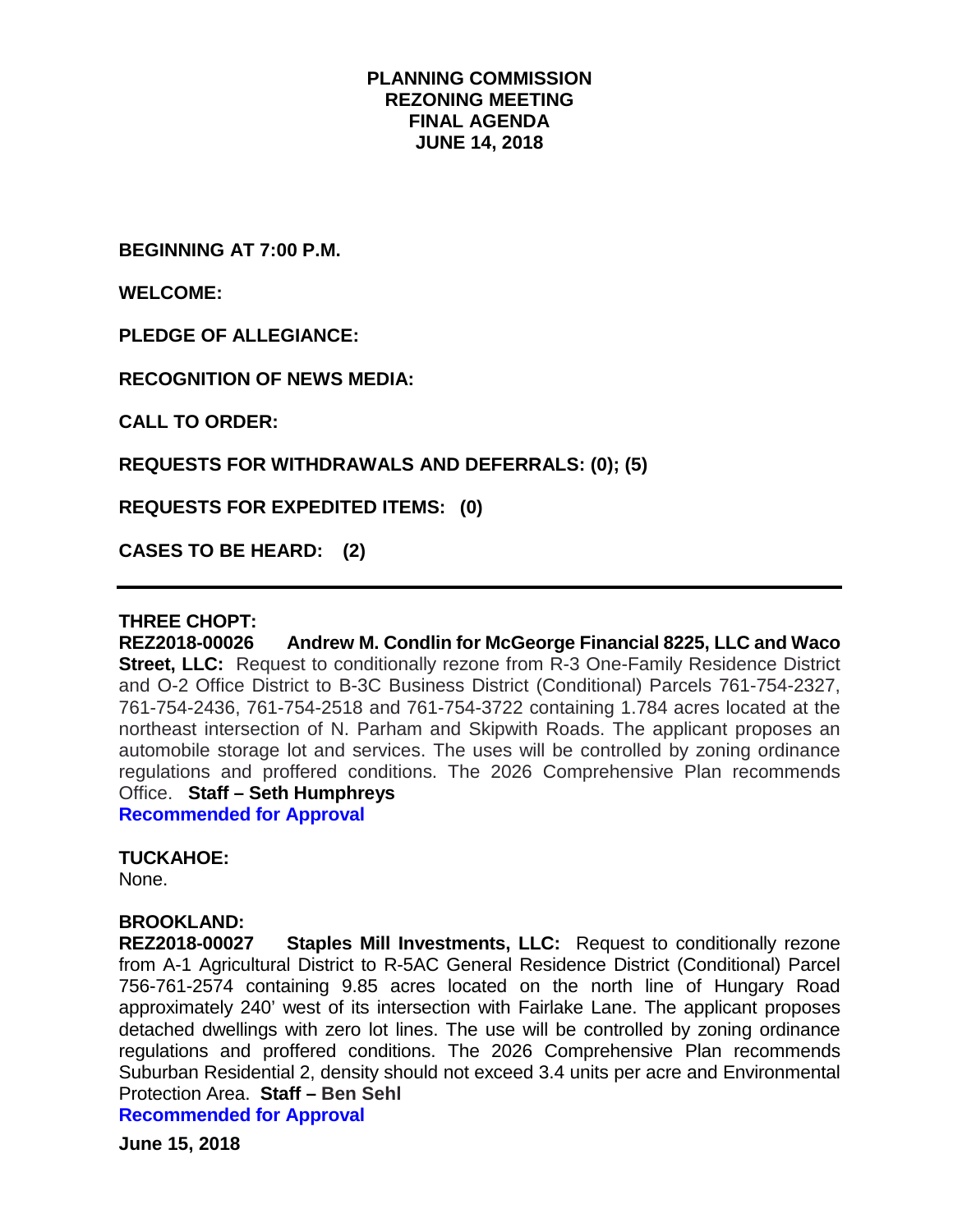**REZ2018-00029 Aaron Breed and Roger Bowers for Jeff Small:** Request to conditionally rezone from B-3 Business District and R-6 General Residence District to B-3C Business District (Conditional) Parcel 766-749-2740 containing 1.78 acres located on the east line of W. Broad Street (U.S. Route 250) approximately 480' south of its intersection with Sunnybrook Road. The applicant proposes a car wash. The use will be controlled by zoning ordinance regulations and proffered conditions. The 2026 Comprehensive Plan recommends Commercial Arterial. **Staff – Michael Morris (Deferral Requested to the July 12, 2018 Meeting)**

**Deferred to the July 12, 2018 Meeting**

#### **VARINA:**

#### *(Deferred from the May 10, 2018 Meeting)*

**REZ2018-00014 Leroy Chiles for Quality of Life of VA LLC:** Request to conditionally rezone from R-4 One-Family Residence District, B-1 Business District, and M-1 Light Industrial District to R-5AC General Residence District (Conditional) Parcel 805-710-1834 containing 11.7 acres located south of Darbytown Road approximately 300' south of its intersection with Oregon Avenue. The applicant proposes detached dwellings with zero lot lines. The R-5A District allows a minimum lot area of 5,625 square feet and a maximum overall density of 6 units per acre. The use will be controlled by zoning ordinance regulations and proffered conditions. The 2026 Comprehensive Plan recommends Suburban Residential 2, density should not exceed 3.4 units per acre, and Environmental Protection Area. **Staff – Seth Humphreys (Deferral Requested to the July 12, 2018 Meeting)**

**Deferred to the July 12, 2018 Meeting**

**REZ2018-00019 Mark Rempe for Liberty Homes:** Request to rezone from B-3 Business District to R-3 One-Family Residence District Parcel 825-720-6242 containing .24 acres located on the west line of E. Nine Mile Road (State Route 33) approximately 150' north of its intersection with Elsing Green Way. The applicant proposes a single-family residence. The use will be controlled by zoning ordinance regulations. The 2026 Comprehensive Plan recommends Suburban Residential 2, density should not exceed 3.4 units per acre. The site is in the Enterprise Zone and the Airport Safety Overlay District. **S Deferred to the July 12, 2018 Meeting Staff – Lisa Blankinship (Deferral Requested to the July 12, 2018 Meeting)**

**REZ2018-00028 Andrew M. Condlin for Salvatore Cangiano:** Request to conditionally rezone from R-3C One-Family Residence District, R-5C General Residence District (Conditional), and B-3C Business District (Conditional) to R-5AC General Residence District (Conditional), RTHC Residential Townhouse District (Conditional) and B-2C Business District (Conditional) Parcel 836-713-7564 containing 78.9 acres located at the northeast intersection of E. Williamsburg Road (U.S. Route 60) and Dry Bridge Road. The applicant proposes detached dwellings with zero lot lines, townhomes, and retail. The uses will be controlled by zoning ordinance regulations and proffered conditions. The 2026 Comprehensive Plan recommends Suburban Residential 2, density should not exceed 3.4 units per acre; Urban Residential with a recommended density range of 3.4 to 6.8 units per acre; Commercial Concentration; and Environmental